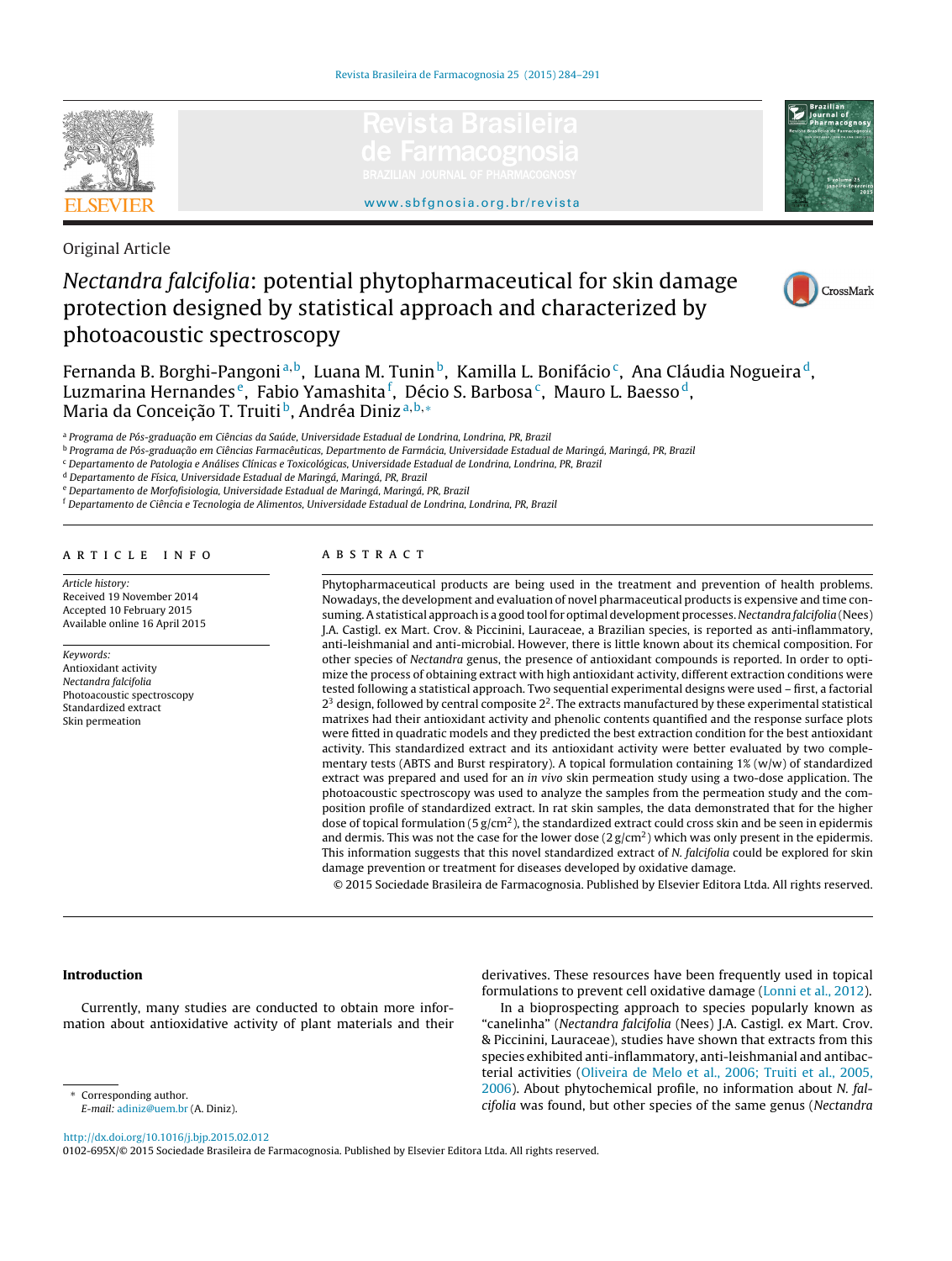grandiflorus) have shown high content of flavonoids ([Ribeiro](#page-7-0) et [al.,](#page-7-0) [2002\).](#page-7-0) Both species are distributed in many tropical and subtropical areas of the planet, mainly in Southwest Asia and Brazil [\(Oliveira](#page-7-0) [de](#page-7-0) [Melo](#page-7-0) et [al.,](#page-7-0) [2006\).](#page-7-0)

Flavonoid and other phenolic compounds are known for diverse biological activities, including antioxidant activity by scavenging of free radicals and also by the inhibition of the lipid peroxidation ([Hanasaki](#page-7-0) et [al.,](#page-7-0) [1994\).](#page-7-0) These biological activities increase scientific and economic attention for herbal drugs containing phenolic to be used for topical formulation in prevention or recovery of skin damage.

In the meantime, there are several ways to obtain herbal extracts. Distinct extractive systems can generate different products in terms of phenolic contents, even when made from the same herbal species ([Audi](#page-7-0) et [al.,](#page-7-0) [2001;](#page-7-0) [Lapornik](#page-7-0) et [al.,](#page-7-0) [2005\).](#page-7-0)

Because these uncountable numbers of variations in productive and analytic processes of a plant extract, the first step for the development of new herbal extract should be to optimize and standardize the manufacture procedures. For this purpose, the response surface methodology (RSM) has been a very useful tool in improving the process. It is widely used to assess the relationship between chemical contents and biological activities. RSM is also used to understand interactions between variables to obtain a better activity ([Onsekizoglu](#page-7-0) et [al.,](#page-7-0) [2010\).](#page-7-0)

Presently, characterization of extract composition has been reported using different analytical techniques, from traditional spectroscopy [\(Berbicz](#page-7-0) et [al.,](#page-7-0) [2011\)](#page-7-0) to modern methods like UPLC–MS/MS (Oszmiański et [al.,](#page-7-0) [2014\).](#page-7-0) New methods are being applied in scientific scenarios every day and the choice for the better technique is case-dependent.

In this way, photoacoustic spectroscopy (PAS) was described as a technique that can be used to biological/pharmaceutical analysis for different samples matrix. The PAS can be very efficient to evaluate the permeation and distribution of substances through the skin in vitro, ex vivo and in vivo [\(Truite](#page-7-0) et [al.,](#page-7-0) [2007\).](#page-7-0) PAS is based on optical absorption spectra determined by photoacoustic signal generated by the interaction of matter with a radiation of known wavelength ([Berbicz](#page-7-0) et [al.,](#page-7-0) [2011;](#page-7-0) [Truite](#page-7-0) et [al.,](#page-7-0) [2007\).](#page-7-0) This can be used to analyze the depth of skin permeation profile of formulations, including herbal extract formulations ([Truite](#page-7-0) et [al.,](#page-7-0) [2007\).](#page-7-0)

#### **Materials and methods**

#### Materials

All reagents and solvents used were analytical grade, including gallic acid (Sigma®), ethyl alcohol P.A. (Synth®), methanol P.A. (F Maia®), butylatedhydroxy toluene (BHT) (Aldrich®), anhydrous sodium carbonate P.A. (Neon®), aluminum chloride P.A. (Synth), 2,2-diphenyl-1-picryl-hydrazyl (Aldrich®), Folin Ciocalteau (Dinâmica®) and quercetin (Sigma®).

## Raw material

Leaves of the Nectandra falcifolia (Nees) J.A. Castigl. ex Mart. Crov. & Piccinini, Lauraceae, were collected in Taquaraçu, MS, Brazil. The material was herborized and deposited in Nupélia herbarium/Universidade Estadual de Maringá, PR, Brazil with wide voucher specimen number HNUP n◦ 1421. The material was dried at 40 °C in a hot-air oven, and ground by blade mill ( $d = 1.6$  mm). The herbal drug characterization (water and ash containing and granulometric analysis) was made ([WHO,](#page-7-0) [2011\).](#page-7-0) The method used for the extracts production was maceration.

#### Experimental statistical design

Two sequential experimental matrices were used. The first one was a factorial design  $2^3$  [\(Table](#page-2-0) 1). In order to produce extracts, the variables were: extraction time (ET) (h), ethanol concentration  $(EC)$  (%) and plant proportions (PP)  $(w/v)$  which were applied in two levels and a central point  $(n=4)$ . The total phenolic contents and antioxidant activity were quantified for each extract produced. After statistical analysis of the first data set, the ethanol concentration was fixed in 100% and the other variables were optimized following the second experimental matrix, a central composite design 22 [\(Table](#page-2-0) 1).

For both designs, all extracts were produced at random  $(n=3)$ . The alcohol was evaporated under reduced pressure at  $40^{\circ}$ C, lyophilized and stored in amber bottles protected from light, heat and moisture, while waiting for analysis. The software Statistica 7.0® (StatSoft, USA) was used to compare the results.

#### Radical scavenging activity DPPH assay

The antioxidant activity of the lyophilized extracts was quanti-fied by the photocolorimetric method of the free radical DPPH [\(Prior](#page-7-0) et [al.,](#page-7-0) [2005\).](#page-7-0) This method was adapted and validated. To run the analysis, stock solution were produced by dissolving the extracts in methanol (5 ml). Analyses were performed in triplicate.

From stock solutions, six concentrations were prepared (20, 24, 28, 32, 36, 40  $\mu$ g/ml). Two milliliters of the reacting solution of DPPH (0.06 mg/ml) were added to 1.0 ml of each of these concentrations. The time of reaction was 30 min. The UV spectrometer was calibrated using a blank solution (3 ml of methanol P.A.) and the negative solution (no reaction) was composed of 1 ml of methanol, added to 2 ml of DPPH reacting solution. The wavelength used was 516 nm.

The percentage of inhibition was calculated according to Eq. (1),

$$
IC \quad (\%) = \left(\frac{A_0 - A_1}{A_0}\right) \times 100\tag{1}
$$

where  $A_0$  is the absorbance of negative solution and  $A_1$  is the absorbance of samples reactions.

The values of the  $IC_{50}$  were estimated by linear regression from the IC (%) curve versus concentrations.

#### Determination of the total phenolic content

The total phenolic content was quantified according to the method of [Sousa](#page-7-0) et [al.](#page-7-0) [\(2007\)](#page-7-0) which was adapted and validated. Twenty milligrams of each dried extract were dissolved in methanol PA and the experiment was performed. The blank solution (methanol and the other reagents, except the extract) was also analyzed and all samples were read at 760 nm at room temperature.

The calibration curve was built for gallic acid (a standard phenolic compound) using the same reaction conditions. The total phenolic content was determined by interpolating the absorbance of the samples against a calibration curve for gallic acid. The total phenolic content acid was expressed in equivalent milligrams per gram of dry extract (mgGAE/g of extract). All assays were performed in triplicate.

#### Determination of the total flavonoid content

The total flavonoid content in the dried extracts was determined according to the Brazilian pharmacopoeia (monograph of the Calendula officinalis L., Asteraceae) ([Anvisa,](#page-7-0) [2010\),](#page-7-0) again adapted and validated.

For this study, the calibration curve was built up using quercetin. Five milligrams of dried extract were used for the reaction. The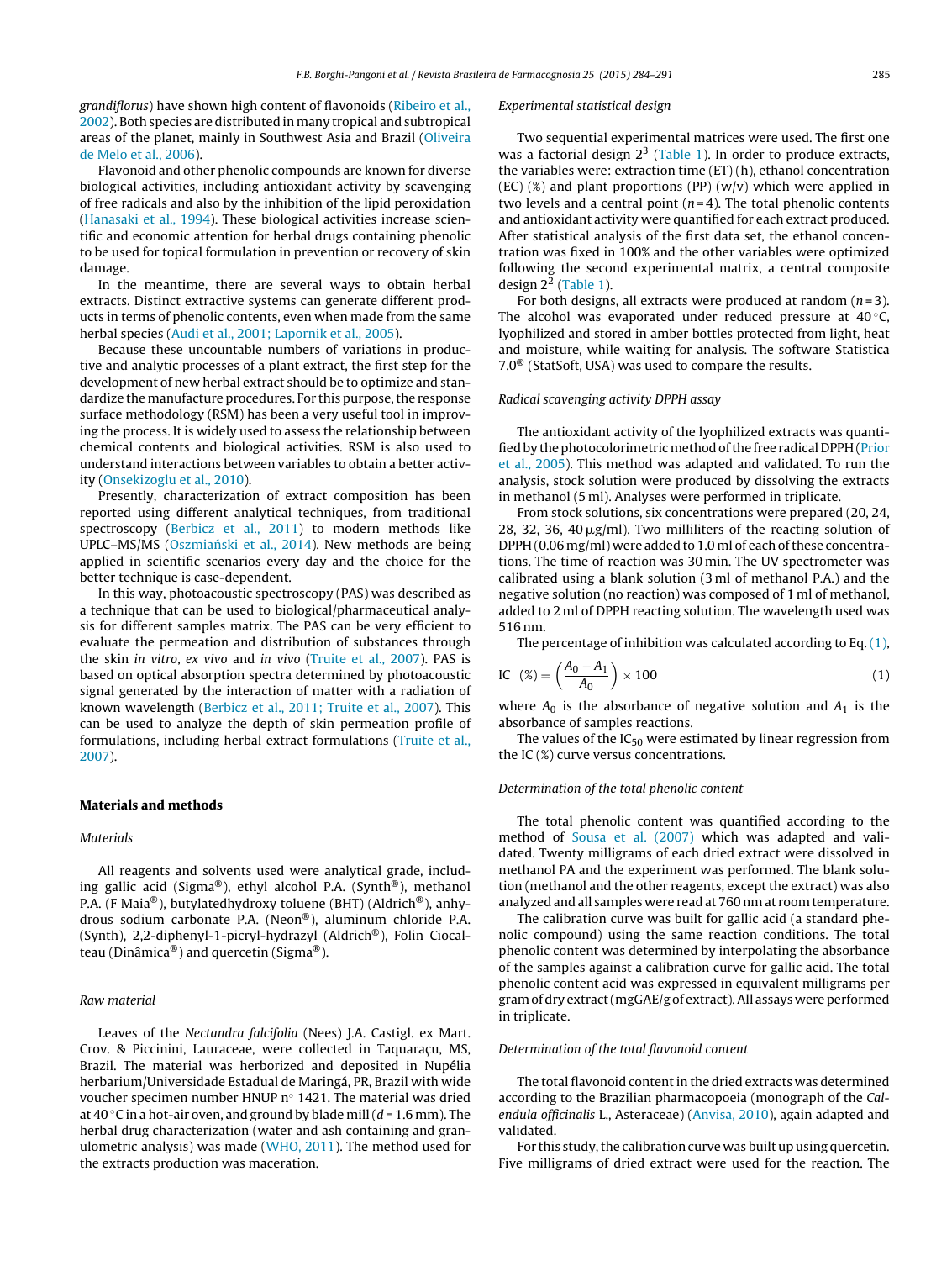#### <span id="page-2-0"></span>**Table 1**

Factorial Design Matrix 2<sup>3</sup> and Central Composite Design Matrix 2<sup>2</sup> for the optimization of the total phenolic contents and antioxidant activity of extracts of Nectandra facifolia leaves.

|         | Factorial Design Matrix 2 <sup>3</sup> |         |            | Central Composite Design Matrix 2 <sup>2</sup> |         |           |           |         |            |
|---------|----------------------------------------|---------|------------|------------------------------------------------|---------|-----------|-----------|---------|------------|
| $X1*$   | $X2^*$                                 | $X3*$   | X1PP (w/v) | X2ET(h)                                        | X3EC(%) | $X1*$     | $X2*$     | X1ET(h) | X2PP (w/v) |
| 1.00    | 1.00                                   | 1.00    | 1:20       | 72                                             | 100     | $-1.00$   | $-1.00$   | 24      | 1:10       |
| 1.00    | 1.00                                   | $-1.00$ | 1:20       | 72                                             | 50      | $-1.00$   | 1.00      | 24      | 1:20       |
| 1.00    | $-1.00$                                | 1.00    | 1:20       | 24                                             | 100     | 1.00      | $-1.00$   | 72      | 1:10       |
| 1.00    | $-1.00$                                | $-1.00$ | 1:20       | 24                                             | 50      | 1.00      | 1.00      | 72      | 1:20       |
| $-1.00$ | 1.00                                   | 1.00    | 1:10       | 72                                             | 100     | $-1.4142$ | 0.00      | 14      | 1:15       |
| $-1.00$ | 1.00                                   | $-1.00$ | 1:10       | 72                                             | 50      | 1.4142    | 0.00      | 82      | 1:15       |
| $-1.00$ | $-1.00$                                | 1.00    | 1:10       | 24                                             | 100     | 0.00      | $-1.4142$ | 48      | 1:08       |
| $-1.00$ | $-1.00$                                | $-1.00$ | 1:10       | 24                                             | 50      | 0.00      | 1.4142    | 48      | 1:22       |
| 0.00    | 0.00                                   | 0.00    | 1:15       | 48                                             | 75      | 0.00      | 0.00      | 48      | 1:15       |
| 0.00    | 0.00                                   | 0.00    | 1:15       | 48                                             | 75      | 0.00      | 0.00      | 48      | 1:15       |
| 0.00    | 0.00                                   | 0.00    | 1:15       | 48                                             | 75      | 0.00      | 0.00      | 48      | 1:15       |
| 0.00    | 0.00                                   | 0.00    | 1:15       | 48                                             | 75      | 0.00      | 0.00      | 48      | 1:15       |

X1\*, X2\*, X3\*: coded variable; X1, X2, X3: decoded variable.

total flavonoid contents was determined applying the samples absorbance to the quercetin curve equation and expressed as milligrams of quercetin equivalent by gram of dried extract (mg EQ/g of extract). Assays were performed in triplicate.

Complementary antioxidative activity assays for standardized extract.

### Free radicals scavenger activity (ABTS) assays

The antioxidative capacity of the standardized extract was measured in comparison to the free radical ABTS+• ([Sánchez-González](#page-7-0) et [al.,](#page-7-0) [2005\).](#page-7-0) The ABTS+• cation was produced by the reaction of 7 mM of the stock solution ABTS with 2.45 mM of potassium persulfate. The ion ABTS+• solution was diluted with the phosphate buffer (pH 7.4) and read for absorbance (0.7–730 nm). The mass extracts (20, 30 and 40  $\mu$ g) were solubilized in dimethylsulfoxide (DMSO). The reaction was made by adding 10  $\mu$ l of the samples to 4 ml of the ABTS+• solution diluted. The samples were read at 730 nm after 6 min of reaction. The antioxidant capacity was calculated by the percentage of inhibition of the radical ABTS (IA %), according to Eq. (2):

IA 
$$
(\%) = 100 - \left(\frac{A_1}{A_0}\right) \times 100
$$
 (2)

where  $A_1$  is the value of absorbance of the sample and  $A_0$  is the value of the absorbance of the control solution in absence of the sample ([Sánchez-González](#page-7-0) et [al.,](#page-7-0) [2005\).](#page-7-0)

#### Respiratory Burst methodology

The respiratory burst was performed using human neutrophils to evaluate the kinetic production of oxygen reactive species after stimulation by phorbol-myristate (PMA). Chemioluminescence was monitored in a microplate reader Victor X3 (PerkinElmer®, EUA) [\(Wymann](#page-7-0) et [al.,](#page-7-0) [1987\).](#page-7-0) The results were expressed in counts per minute (CPM). For samples of standardized N. falcifolia extract, the concentrations tested were: 20, 30 and 40  $\mu$ g/ml. Results were shown according to the values of the peaks from the kinetic curves and presented in the form of quartiles (1st and 3rd). Tests were performed in 14 repetitions.

#### Topical formulation containing the standardized extract (TPSE)

A non-ionic emulsion base formulation was developed with the following composition: distilled water, propyleneglycol, ceteareth-20; glyceryl stearate; cetearyl alcohol; decyloleate; caprylic/caprictriglyceride; methylparaben; propylparaben. The emulsion was produced by a conventional technique in a laboratory setting. Subsequently, the standardized N. falcifolia extract (SNFE) was incorporated in 1% of the base formulation.

#### Photoacoustic spectroscopy (PAS)

The SNFE, base formulation and TPSE were analyzed by photoacoustic spectroscopy. This was done to verify the spectral response of the components in ultraviolet and visible spectra in each sample. The measurement was performed using an experimental setup [\(Baesso](#page-7-0) et [al.,](#page-7-0) [1994;](#page-7-0) [Berbicz](#page-7-0) et [al.,](#page-7-0) [2011;](#page-7-0) [Oliveira](#page-7-0) [De](#page-7-0) [Melo](#page-7-0) et [al.,](#page-7-0) [2011\).](#page-7-0) The monochromatic light (xenon arc lamp – Oriel, Model 68820) with a power of  $10<sup>3</sup>$  watts (W) and an emission in the range 180 to  $4 \times 10^3$  nm, and a monochromator (Oriel, Model 77250). The frequency of the light modulation was controlled by a mechanical modulator (Stanford Research Systems, Model SR540). The microphone (Brüel & Kjaer, BK Model 2669) was attached to the photoacoustic cell and connected to a power source and preamplifier. The signal from the microphone was transferred to the Lock-in (tuned amplifier) (EG & G Instruments Model 5110). The Lock-in provides the intensity and phase of the photoacoustic signal which is transferred to a microcomputer via GPIB interface. The photoacoustic spectra were obtained by modulation frequencies of 25 Hz, power of 700W and were recorded between 200 and 800 nm.

# Evaluation of percutaneous permeation profile of topical formulations by photoacoustic spectroscopy (PAS)

The penetration profiles of topical formulations (base and TPSE) were evaluated by PAS [\(Baesso](#page-7-0) et [al.,](#page-7-0) [1994;](#page-7-0) [Oliveira](#page-7-0) [De](#page-7-0) [Melo](#page-7-0) et [al.,](#page-7-0) [2011\).](#page-7-0) The experimental procedure involving the use of animals was approved by the Ethics Committee on Animal Use in Experimentation, Universidade Estadual de Maringá (n◦ 100/2012).

Male Wistar rats, weighing 150–200 g, were divided into three groups and exposed to: (G1) base formulation (dose applied was 2 mg/cm<sup>2</sup> (n=3)); (G2) base formulation (dose 5 mg/cm<sup>2</sup> (n=4)); (G3 and G4) TPSE in two applications ( $2 \text{ mg/cm}^2$  and  $5 \text{ mg/cm}^2$ ), respectively.

After anesthetized with Tiopental (40 mg/kg), the hair next to the cervical region was removed by plucking. Base and TPSE formulations were applied to the clean skin surface. About 30–45 min after application, the rats were euthanized by anesthesia (Tiopental 120 mg/kg) and their skins were removed for analysis. The skins were dissected in thicknesses between 1.19 and 1.74 mm comprising the epidermis and dermis, and percutaneous permeation measurements were performed 20 min after the death of the animals.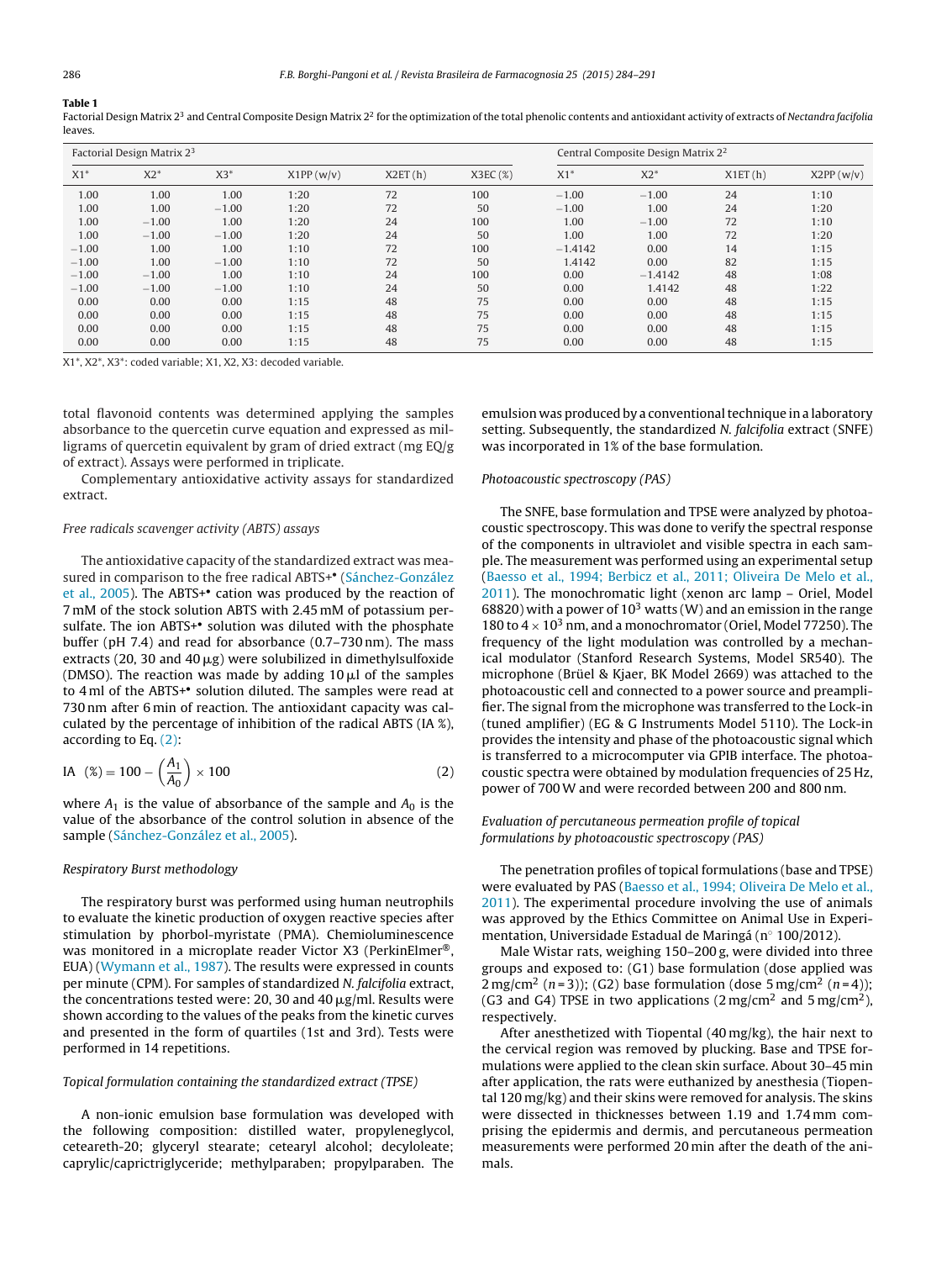#### **Table 2**

Levels of phenolic total content (TP) (mgGAE/g extract) and IC<sub>50</sub> of the antioxidant activity (AA) from the Nectandra falcifolia extracts obtained by the factorial 2<sup>3</sup> and Central Composite 22 designs.

| Factorial Design 2 <sup>3</sup> |                |                |                  |                |                | Central Composite Design 2 <sup>2</sup> |                  |                |  |  |
|---------------------------------|----------------|----------------|------------------|----------------|----------------|-----------------------------------------|------------------|----------------|--|--|
| X <sub>1</sub>                  | X <sub>2</sub> | X <sub>3</sub> | TP               | AA (DPPH)      | X <sub>1</sub> | X <sub>3</sub>                          | TP               | AA (DPPH)      |  |  |
| ET                              | EC             | PP             | Y1               | Y <sub>2</sub> | ET             | PP                                      | Y1               | Y <sub>2</sub> |  |  |
| 24                              | 50             | 01:10          | $141.9 + 18.4$   | $27.7 + 1.2$   | 24             | 1:10                                    | $765.4 + 42.6$   | $24.7 + 1.1$   |  |  |
| 24                              | 50             | 01:20          | $231.8 \pm 28.5$ | $19.4 \pm 0.7$ | 24             | 1:20                                    | $529.8 \pm 2.5$  | $27.1 \pm 0.3$ |  |  |
| 24                              | 100            | 01:10          | $765.4 \pm 42.7$ | $24.7 \pm 1.1$ | 72             | 1:10                                    | $864.8 \pm 1.7$  | $19.8 \pm 0.6$ |  |  |
| 24                              | 100            | 01:20          | $529.8 + 2.5$    | $27.1 + 0.3$   | 72             | 1:20                                    | $567.2 + 46.9$   | $23.2 + 0.5$   |  |  |
| 72                              | 50             | 01:10          | $278.3 \pm 26.6$ | $21.5 \pm 1.6$ | 14             | 1:15                                    | $136.9 + 1.17$   | $32.9 \pm 0.4$ |  |  |
| 72                              | 50             | 01:20          | $385.5 + 33.3$   | $26.8 \pm 0.7$ | 82             | 1:15                                    | $757.1 + 10.2$   | $21.4 \pm 0.1$ |  |  |
| 72                              | 100            | 01:10          | $864.8 + 1.72$   | $19.8 \pm 0.6$ | 48             | 1:08                                    | $903.2 + 24.7$   | $22.8 \pm 0.4$ |  |  |
| 72                              | 100            | 01:20          | $567.2 + 46.9$   | $23.2 \pm 0.5$ | 48             | 1:22                                    | $520.5 \pm 49.1$ | $30.9 \pm 0.5$ |  |  |
| 48                              | 75             | 01:15          | $74.5 + 19.5$    | $22.3 + 0.1$   | 48             | 1:15                                    | $655.5 \pm 13.2$ | $23.2 + 0.8$   |  |  |
| 48                              | 75             | 01:15          | $104.5 + 25.0$   | $22.4 \pm 0.2$ | 48             | 1:15                                    | $648.3 \pm 1.1$  | $24.2 \pm 0.4$ |  |  |
| 48                              | 75             | 01:15          | $94.95 \pm 1.0$  | $22.9 \pm 0.4$ | 48             | 1:15                                    | $641.2 \pm 26.7$ | $22.8 \pm 0.7$ |  |  |
| 48                              | 75             | 01:15          | $72.25 \pm 1.8$  | $23.1 \pm 0.1$ | 48             | 1:15                                    | $647.7 \pm 1.8$  | $23.9 \pm 0.7$ |  |  |

Data are mean  $+$  SD,  $n = 3$ .

X1: ET – extraction time; X2: EC – ethanolic concentration; X3: PP – plant proportions; X1, X2, X3: decoded variable; Y1, Y2: average ± sd; TP: total phenolic (mgGAE/g ext); AA: DPPH-IC50 (μg/ml).

All absorption spectra were obtained using a modulation frequency of 25 Hz in the range of 200–800 nm region of the ultraviolet spectrum (UV) and visible (VIS).

#### **Results and discussion**

The first matrix projected was the factorial  $2<sup>3</sup>$  experimental design. Results for total phenolic contents and antioxidant activity by DPPH method of the extracts are presented in Table 2. Total phenolic contents are expressed in terms of milligrams of gallic acid per gram of dried extract (mgGAE/g extract) and antioxidant activity is expressed in a concentration of fifty percent of inhibition  $(IC_{50})$ . ANOVA was performed to the models generated by the factorial  $2<sup>3</sup>$  for both dependent variables and the results are presented in Table 3.

The performance of the extracts designed by this matrix was fitted in a linear model for dependent variables. For total phenolic content, the adjusted model presented the overall mean  $470.63 \pm 5.31$  mgGAE/g extract. The main effects were: ET  $-84.04 \pm 10.62$  mgGAE/g extract, EC 422.41  $\pm$  10.62 mgGAE/g and PP 106.74  $\pm$  10.62 mgGAE/g. Significant interaction effects between ET  $\times$  EC was  $-182.55 \pm 10.62$  mgGAE/g extract and for EC  $\times$  PP was  $-38.31 \pm 10.62$  mgGAE/g extract. The  $R^2$  was 0.99 and the  $R^2$ Adjusted was 0.99.

These results show that ethanol concentration (EC) was the most important variable for better extractive efficiency of total phenolic. The higher concentration of ethanol presented better phenolic levels in the extract. On the other hand, the interaction between  $ET \times EC$  showed negative effect, as did the interaction ET and PP.

These negative signs indicate a negative contribution decreasing extractive efficiency when the variables EC and PP are increased.

Regarding antioxidant activity, the overall mean of  $IC_{50}$  was  $23.86 \pm 0.16$   $\mu$ g/ml. The main effects were for ET was  $0.71 \pm 0.32$ , EC was  $-0.13 \pm 0.32$  and for PP  $-1.93 \pm 0.32$   $\mu$ g/ml. Significant interaction effects were also found. They were  $2.17 \pm 0.32 \,\mathrm{\upmu g/m}$  $(ET \times EC)$ , 3.67  $\pm$  0.32  $\mu$ g/ml (ET  $\times$  PP), -2.48  $\pm$  0.32  $\mu$ g/ml (EC  $\times$  PP) and  $-3.14 \pm 0.32 \,\mu$ g/ml (ET × EC × PP). Thus, the most important factor for the best result for decreasing  $IC_{50}$  was PP. However, the best response for decreasing  $IC_{50}$  values was the interaction between PP  $\times$  EC and ET  $\times$  EC  $\times$  PP. The improvement in antioxidant capacity is related to the increasing of EC, ET and PP levels because they presented negative interaction effects. The  $R<sup>2</sup>$  was 0.94 and the  $R^2$  Adjusted was 0.92.

Results show that the optimal extracts were obtained using EC 100%. Additionally, in statistical analysis the curvature effect was significant and indicated that the next step needed to be the rotation on the matrix plane to characterize the existence of quadratic effect. Whereas the rotation axis led to the establishment of axial points (−1.4142 and +1.4142) to this model (Table 2), the upper axial point of execution was not possible for EC because it was already tested in a maximum concentration (100%) level +1.

Since this point, the variable EC was fixed in 100% and was designed the second experimental matrix, a central composite 22. The new matrix is presented in [Table](#page-2-0) 1 and the results for these extracts are presented in Table 2. ANOVA was performed to the models generated by central composite 22 for both dependent variables and the results are presented in [Table](#page-4-0) 4. The models adjusted for the second data set are presented in [Table](#page-4-0) 5.

**Table 3**

| ANOVA results to the model generated by the factorial $23$ for total phenolic content and for total antioxidant activity. |  |  |  |  |
|---------------------------------------------------------------------------------------------------------------------------|--|--|--|--|
|---------------------------------------------------------------------------------------------------------------------------|--|--|--|--|

| Factors                  | Total phenolic content |    |           |        |                  | Antioxidant activity |    |           |       |      |  |
|--------------------------|------------------------|----|-----------|--------|------------------|----------------------|----|-----------|-------|------|--|
|                          |                        |    |           |        |                  |                      |    |           |       |      |  |
|                          | SS                     | df | <b>MS</b> |        | $\boldsymbol{p}$ | SS                   | df | <b>MS</b> | F     | р    |  |
| Curve                    | 1.179.925              |    | 1.179.925 | 1741.9 | 0.00             | 10.32                |    | 10.32     | 16.4  | 0.00 |  |
| ET                       | 42.384                 |    | 42.384    | 62.5   | 0.00             | 3.10                 |    | 3.10      | 4.9   | 0.03 |  |
| EC                       | 1.070.591              |    | 1.070.591 | 1580.5 | 0.00             | 0.10                 |    | 0.10      | 0.2   | 0.67 |  |
| PP                       | 68.369                 |    | 68,369    | 100.9  | 0.00             | 22.57                |    | 22.57     | 35.8  | 0.00 |  |
| $ET \times EC$           | 199.966                |    | 199.966   | 295.2  | 0.00             | 28.39                |    | 28.39     | 45.0  | 0.00 |  |
| $ET \times PP$           | 746                    |    | 746       | 1.10   | 0.30             | 81.12                |    | 81.12     | 128.5 | 0.00 |  |
| $EC \times PP$           | 8807                   |    | 8807      | 13.0   | 0.00             | 36.97                |    | 36.97     | 58.6  | 0.00 |  |
| $ET \times EC \times PP$ | 2366                   |    | 2366      | 3.49   | 0.07             | 59.31                |    | 59.31     | 94.0  | 0.00 |  |
| Pure error               | 18.289                 | 27 | 677       |        |                  | 17.04                | 27 | 0.63      |       |      |  |
| <b>Total SS</b>          | 2.591.443              | 35 |           |        |                  | 258.9                | 35 |           |       |      |  |

SS: sum square; df: degree of freedom; MS: mean square; ET: extraction time; PP: plant proportion.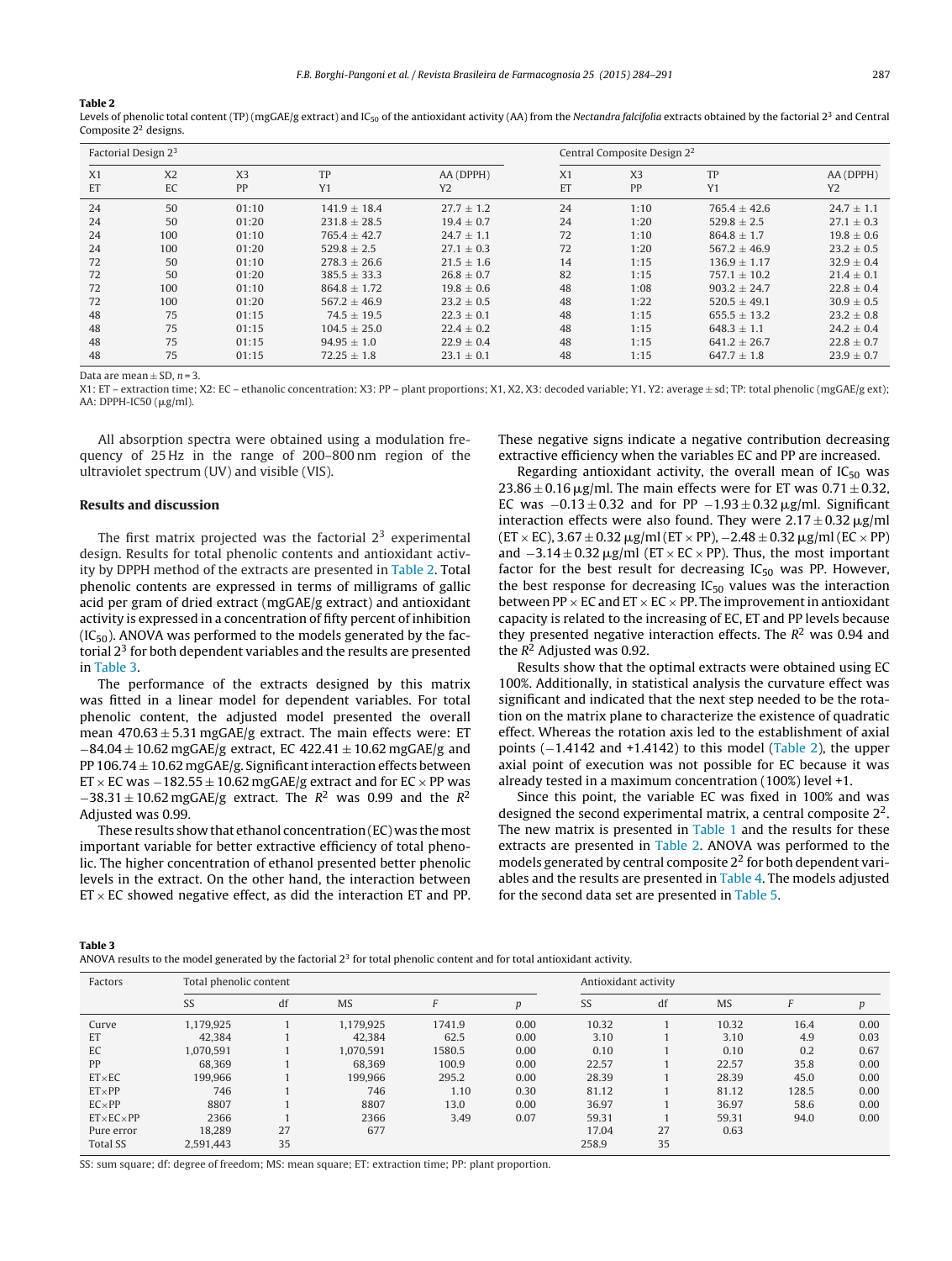<span id="page-4-0"></span>

| ANOVA results to the model generated by central composite $22$ for total phenolic and for total antioxidant activity. |  |  |
|-----------------------------------------------------------------------------------------------------------------------|--|--|
|                                                                                                                       |  |  |

| Factors              | Total phenolic content |    |           | Antioxidant activity |      |        |    |           |        |      |
|----------------------|------------------------|----|-----------|----------------------|------|--------|----|-----------|--------|------|
|                      | SS                     | df | <b>MS</b> |                      | D    | SS     | df | <b>MS</b> | E      | p    |
| ET(L)                | 385,439                |    | 385.439   | 633.42               | 0.00 | 235.40 |    | 235.4     | 469.42 | 0.00 |
| ET(Q)                | 108,006                |    | 108,006   | 177.49               | 0.00 | 18.45  |    | 7.37      | 18.45  | 0.00 |
| PP(L)                | 432.859                |    | 432.859   | 711.35               | 0.01 | 111.61 |    | 111.6     | 222.56 | 0.00 |
| PP(Q)                | 63.384                 |    | 63.384    | 104.16               | 0.00 | 14.02  |    | 14.0      | 27.96  | 0.00 |
| $ET(L) \times PP(L)$ | 2884                   |    | 2884      | 4.74                 | 0.10 | 0.85   |    | 0.8       | 1.69   | 0.20 |
| Lack of fit          | 268,302                | 3  | 89.434    | 146.97               | 0.03 | 97.84  |    | 32.6      | 65.03  | 0.00 |
| Pure error           | 16.429                 | 27 | 608.5     |                      |      | 13.53  | 27 | 0.5       |        |      |
| <b>Total SS</b>      | 1,318,920              | 35 |           |                      |      | 486.38 | 35 |           |        |      |

 $ET(L) \times PP(L)$ : interaction ET (L) and PP (L); SS; sum square; df; degree of freedom; MS; mean square; ET; extraction time; PP; plant proportion; L; linear term; O; quadratic term.

In the second set of experiments, data of total phenolic content of the overall mean value was  $648.19 \pm 7.12$  mgGAE/g extract, and significant main effects were  $253.45 \pm 10.07$  mgGAE/g extract for ET linear (L),  $-150.00 \pm 11.25$  mgGAE/g extract for ET quadratic (Q),  $-268.59 \pm 10.07$  mgGAE/g extract for the PP(L) and  $114.91 \pm 11.25$  mgGAE/g extract for PP(Q). None meaningful interaction effect was observed. The  $R^2$  was 0.79 and the  $R^2$  Adjusted was 0.75.

For the antioxidant values in the overall average  $IC_{50}$ was  $23.58 \pm 0.20 \,\mathrm{\upmu g/mL}$  and the significant variable effects were  $-6.26 \pm 0.28$  µg/ml for ET (L),  $1.96 \pm 0.32$  µg/ml for ET(Q),  $4.31 \pm 0.28$   $\mu$ g/ml for PP(L), 1.70  $\pm$  0.32  $\mu$ g/ml for PP(Q). As for total phenolic content, none significant interaction effect was observed. The  $R^2$  was 0.78 and the  $R^2$  Adjusted was 0.73.

Response surfaces graphs from central composite 22 for the total phenolic content (A) and antioxidant activity  $(IC_{50})$  (B) of the N. falcifolia extracts are shown in [Fig.](#page-5-0) 1.

The combined optimal value for the total phenolic content and antioxidative activity of the N. falcifolia extracts was predicted for extract prepared with ET 100%, ET 72 h and PP 1:10 (w/w).

The extract produced under these conditions was called standardized N. falcifolia extract (SNFE). It was produced, dried and stored under the same conditions previously described. This extract had its antioxidant activity evaluated by two more methods (ABTS and respiratory burst) in order to explore better this property.

The ABTS method has a different antioxidant mechanism in comparison to DPPH. Percentage of inhibition (%) for the SNFE was presented to compare results. The masses of extract used for both methods were 20, 30 and 40  $\mu$ g. For 40  $\mu$ g the DPPH inhibition (%) was 88.13 and the ABTS inhibition (%) was 93.50, for 30  $\mu$ g was the DPPH 67.92 and the ABTS 93.10 and for 20  $\mu$ g the DPPH 47.71 and the ABTS 77.40 inhibition (%).

These results show that the SNFE had an expressive antioxidant activity in both methods tested. They were performed in a simple reaction environment, as described above. These results will not necessarily be the same in a biologically complex medium. To investigate the antioxidative capacity of the SNFE in complex environment, the burst respiratory method was used and the results are shown in [Fig.](#page-5-0) 2. This graph shows the activation of human neutrophils by PMA in the absence (neutrophils control) or in the presence of neutrophils added to SNFE. The

data were analyzed by the ANOVA test and complemented by the Turkey test. For neutrophils control, the average  $(n=14)$  was  $32.497.35 \pm 4469.41$  cintillations per minute (CPM), for the mass of 20  $\mu$ g of SNFE was 13,408.35  $\pm$  1939.23 CPM and 30  $\mu$ g of SNFE was  $11,403.28 \pm 2177.58$  CPM and 40  $\mu$ g of SNFE was 9716.57  $\pm$  1658.43 CPM.

The respiratory burst showed that the higher mass had better antioxidant activity (9716.57 CPM) compared to the control (32,497.35 CPM), similar to the ABTS and DPPH methods, indicating that even in a complex reaction medium as the cellular environment, the extract was able to maintain high antioxidant capacity.

As discussed previously, other species of Nectandra present the flavonoids as a class of secondary metabolites. On that basis, flavonoids contents characterization and quantification in SNFE was evaluated by photoacoustic spectroscopy (PAS) and flavonoid test, respectively.

The optical absorption spectrum by PAS of SNFE is shown in [Fig.](#page-5-0)  $3(A)$  and the result of the Gaussian deconvolution used to characterize the main wavelengths for the spectrum can be seen in [Fig.](#page-5-0) 3(B).

Gaussian deconvolution of SNFE [\(Fig.](#page-5-0)  $3(B)$ ), suggests that the maximum absorption peak at 234 nm and 390 nm are the bands II (ring A) and I (ring B) of flavonoids, respectively. This suggests the presence of flavonoids in the extract, as seen in other species [\(Ribeiro](#page-7-0) et [al.,](#page-7-0) [2002\).](#page-7-0)

The content of flavonoids in SNFE was determined and showed the value of  $41.72 \pm 1.92 \mu$ QE/mg extract, confirming the presence of this class of compounds with known antioxidant activity.

The goal of this work was to develop a novel product for treatment and/or prevention of skin damage. To accomplish this, the permeability across skin needed to be evaluated. Therefore, the SNFE was incorporated in a base topical formulation previously described, containing 1% of SNFE. The final formulation and the base (without SNFE) were analyzed by PAS in order to confirm their absorption profiles.

Results are presented in [Fig.](#page-5-0) 3(A and B). They show that SNFE had a wide range of absorption, from ultraviolet to visible region  $(200–800 \text{ nm})$ . [Fig.](#page-5-0) [3\(B](#page-5-0)) presents the centers absorbers obtained by Gaussian deconvolution. They suggest the possible species responsible for such absorption. The topical formulation with 1% of SNFE presents bands in positions similar to the SNFE spectrum, but with

#### **Table 5**

Adjusted models for phenolic contents and antioxidant activity of Nectantra falcifolia extracts produced according a central composite  $2^2$  design.

| Dependent variables         | Models                                                                                                                                                                     | $R^2$ | <i>p</i> value | Equation |
|-----------------------------|----------------------------------------------------------------------------------------------------------------------------------------------------------------------------|-------|----------------|----------|
| Total phenolic content (PC) | $\overline{PC} = (648.19 \pm 7.12) + (253.45 \pm 10.7) \cdot \overline{ETL} - (150.00 \pm 11.25)$ .<br>$ETQ - (268.59 \pm 10.07) \cdot PPL + (114.91 \pm 11.25) \cdot PPO$ | 0.79  | < 0.05         | (3)      |
| Antioxidant activity (AA)   | $AA = (23.58 \pm 0.20) - 6.26 \pm 0.28$ . $ETL + (1.96 \pm 0.32)$ . $ETO +$<br>$(4.31 \pm 0.28) \cdot PPL + (1.70 \pm 0.32) \cdot PPO$                                     | 0.78  | < 0.05         | (4)      |

ETL: extraction time linear; ETQ: extraction time quadratic; PPL: plant proportion linear; PPQ: plant proportion quadratic.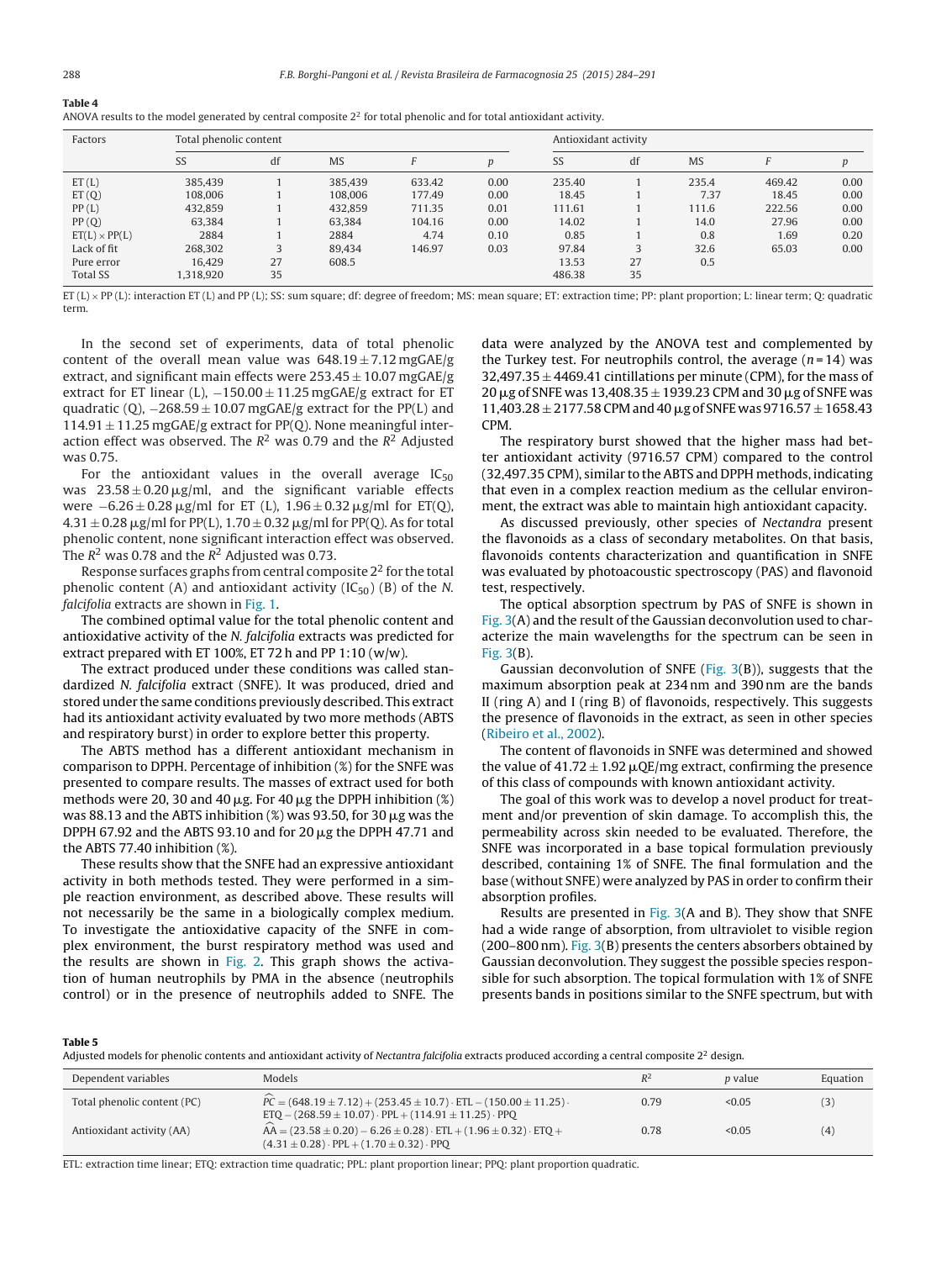<span id="page-5-0"></span>

**Fig. 1.** Response surface plot from central composite  $2<sup>2</sup>$  for the total phenolic content (A) and for antioxidant activity (B) in Nectandra falcifolia extracts



**Fig. 2.** Graph–Box plot of the peak values on the kinetic curves. Data were analyzed by ANOVA complemented by Turkey's  $*p < 0.001$  compared to control neutrophils;  $*p$  < 0.001 compared to control neutrophils and 0.01 compared to Nectandra 20  $\mu$ g. C.P.M.: count per minute.

a lower intensity. Base formulation spectrum is also presented in Fig. 3(A); it did not show absorption.

For evaluating skin penetration, the frequency of modulation used and the thermal diffusivity of the skin was  $d = 4 \times 10^{-4}$  cm<sup>2</sup>/s. The thermal diffusion length, in which the photoacoustic signal generated, was approximately  $23 \mu$ m. Considering that samples had an average thickness of 770 microns, thicker than the penetration capacity of the signal, the samples were excited at the epidermal and dermal side and evaluated.

To illustrate, in [Fig.](#page-6-0)  $4(A)$  and  $(B)$  are presented the results of the PAS spectrum of skin samples of one individual of G3 and G4, respectively. [Fig.](#page-6-0) 4 (A) shows data for the lower dose  $(2 \text{ mg/cm}^2)$ . It indicates the presence of the emulsion with SNFE in the epidermis, as evidenced by increases in optical absorption observed in treated skin compared to non treated (290 and 320 nm, 450 nm and 470 and 650 and 665 nm). The 650 and 665 nm optical absorption assigned to the chlorophylls presented in SNFE [\(Cunha](#page-7-0) et [al.,](#page-7-0)



Fig. 3. Spectrum by PAS of (A) the standardized N. falcifolia extract (SNFE) – superior line, the emulsion without extract – inferior line and the emulsion with 1% of SNFE – intermediate; and (B) SNFE spectrum and the result of Gaussian deconvolution presenting the main absorption wavelengths (234, 326, 390, 444, 490, 548, 611, 629 and 742 nm).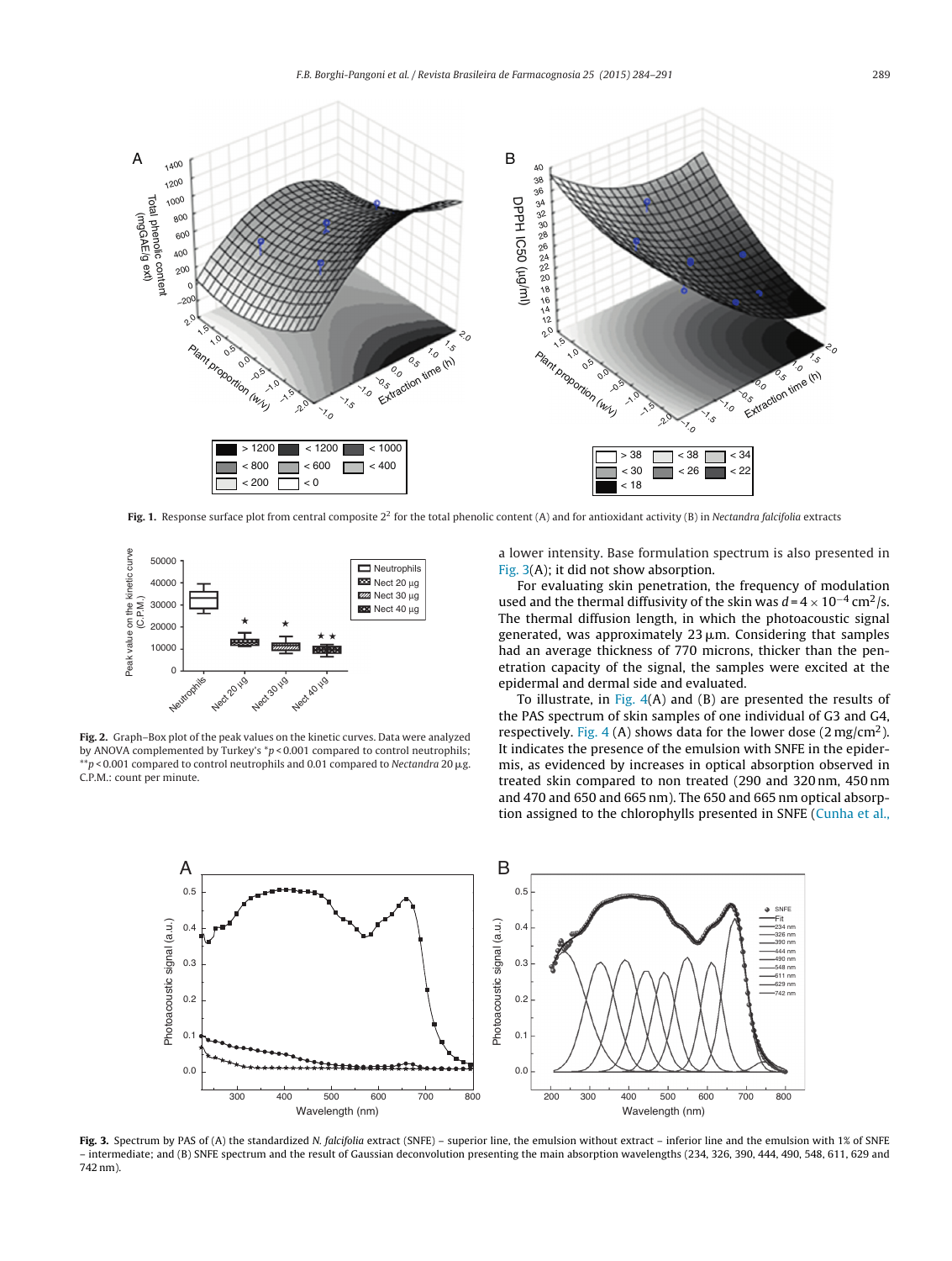<span id="page-6-0"></span>

**Fig. 4.** Optical absorption spectrum obtained by PAS of TPSA in the epidermal and dermal side of the skin samples without application of products (epidermis control and dermis control) and faces the epidermal and dermal samples of skin with TPSA doses (A) 2 mg/cm<sup>2</sup> and (B) 5 mg/cm<sup>2</sup>.

[2009\).](#page-7-0) Regarding the dermis, the present data indicates that little or no permeation occurred, since the only notable difference is a slight increase in the optical absorption near 250 nm region.

Fig. 4(B) (higher dose  $-5 \text{ mg/cm}^2$ ) shows the presence of the topical formulation containing SNFE in the dermis and epidermis, as indicated by the increased optical absorption in all region between 240 and 410 nm.

The components of base formulation did not contribute to the increased absorption between 240 and 300 nm, since it was not observed in the dermis. These results show that the film thickness of the product applied to the skin is another factor to be considered in terms of the product penetration.

Considering the capacity of SNFE across skin and antileishmanial, antimicrobial and antiinflammatory activities previously stated [\(Oliveira](#page-7-0) [de](#page-7-0) [Melo](#page-7-0) et [al.,](#page-7-0) [2006;](#page-7-0) [Truiti](#page-7-0) et [al.,](#page-7-0) [2005,](#page-7-0) [2006\),](#page-7-0) can be postulated new studies for tegumentar leishmania or

bacterial infections on skin, as well inflammatory process that used to be mediated by oxidative process.

In summary, the data shows that the statistical experimental design could correctly guide the standardization of extract of N. falcifolia, when high antioxidant activity is desired. This extract could cross the skin barrier and is therefore a potential novel product for skin diseases and protection. However, more experiments are necessary to confirm this probable profile in humans and in toxicity studies.

#### **Authors' contributions**

FBBP, LMT contributed in running the laboratory work and analysis. FBBP, MCTT, AD contributed in the drafting of the data and in the writing of the manuscript. MCTT and AD supervised the laboratory work and contributed to critical reading of the manuscript. FY